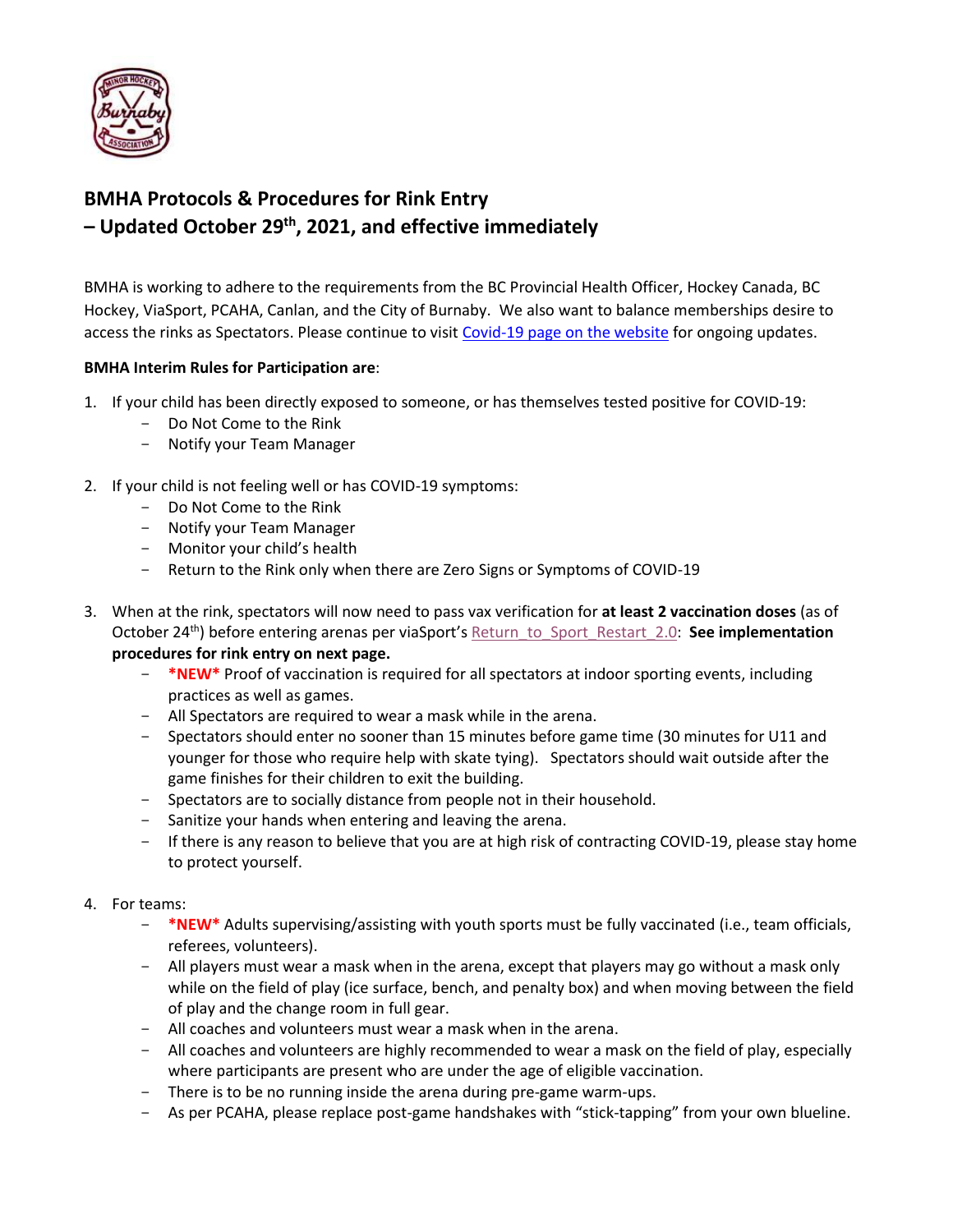

# **Procedure for Rink Entry**

BMHA is required to follow all protocols as set out by governing bodies.

## *Away Games & Other Associations/Facilities*

BEFORE visiting other associations for away games, check their association website for required protocols. Some associations are implementing additional requirements and officials may be asked to vax verify or asked to adhere to additional requirements.

# *City of Burnaby Rinks*

**\*NEW\*** BMHA will require the following while at City of Burnaby Rinks:

- **\*NEW\* All ice times, both practice & games,** to implement vax verification of all spectators
- Players are presently exempt from vaccination verification.
- **Spectators who wish to enter the arena are required to provide verification of vaccination**. See provinces instructions for providing vaccination verification[; Proof of vaccination and the BC Vaccine Card -](https://www2.gov.bc.ca/vaccinecard.html) Province of [British Columbia \(gov.bc.ca\).](https://www2.gov.bc.ca/vaccinecard.html)
- **•** Spectators are presently not exempt unless under the age of eligible vaccination. Spectators under the age of eligible vaccination are to sit or stand in close proximity to their household and are to remain socially distant from other households.
- Each team is responsible for designating 2 volunteers. The first volunteer will filter players and officials, from spectators. The second volunteer (recommend HCSP) will need to greet all arriving spectators and to use BCs vaccine verification app.
	- o For Androi[d https://play.google.com/store/apps/details?id=ca.bc.gov.vaxcheck](https://play.google.com/store/apps/details?id=ca.bc.gov.vaxcheck)
	- o For Appl[e https://apps.apple.com/ca/app/bc-vaccine-card-verifier/id1583114791](https://apps.apple.com/ca/app/bc-vaccine-card-verifier/id1583114791)
	- The volunteer is also required to view one piece of government issued picture ID of spectators before allowing them to enter the arena. The volunteer is only responsible for individuals who are part of the BMHA ice rentals. This includes visiting teams' spectators.
	- There will be zero tolerance for abuse of volunteers.
	- **\*REMINDER\*** If an individual enters the arena and has not provided the vax verification using the process required, they will be reported to both arena employees and to BMHA Executive. On the first occurrence, BMHA will issue a one ice time suspension. On the second occurrence, BMHA will issue an additional 2-ice time suspension. On the third occurrence, BMHA will issue a 3-ice time suspension and will report to BMHA's independent disciplinary committee for expulsion from the association. Suspensions and expulsions will apply to all members of the household/parent and player(s) related to the individual.